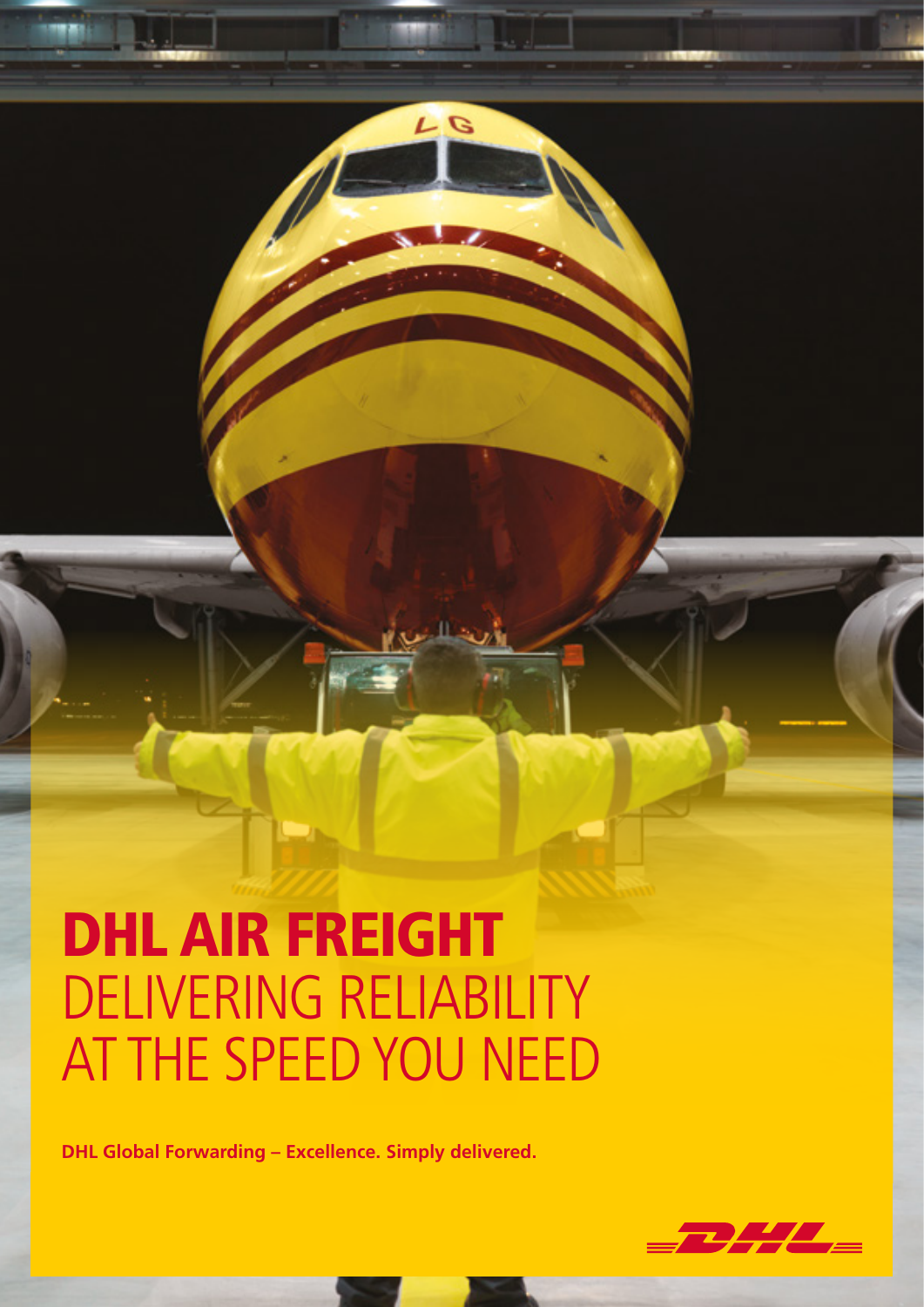## EXPECT MORE FROM YOUR AIR FREIGHT PARTNER

**Today's dynamic global markets demand an Air Freight partner who is able to take on more of your logistics load.**

**The challenge is to find a supplier able to offer increased capacity across more routes worldwide, who strikes the right balance between budgets and outstanding service quality, and provides a single, dedicated point of contact that will save you time.**

That's why more international businesses are choosing DHL Global Forwarding as the air freight partner.

With over 15,000 consolidation flights every week and daily flights from more major locations, we maintain a fast, secure and flexible service with the visibility and assured supply chain management you demand.

From tailored sector-specific solutions to simple volume air freight, no one offers a broader range of services for every size of business, including:

- $\blacksquare$  Temperature controlled shipments for the Life Sciences and Healthcare
- Multi-modal track and trace for greater certainty
- $\blacksquare$  Customs expertise where you need it most
- Charter solutions for oversize and specialist cargo
- Easy to use information systems





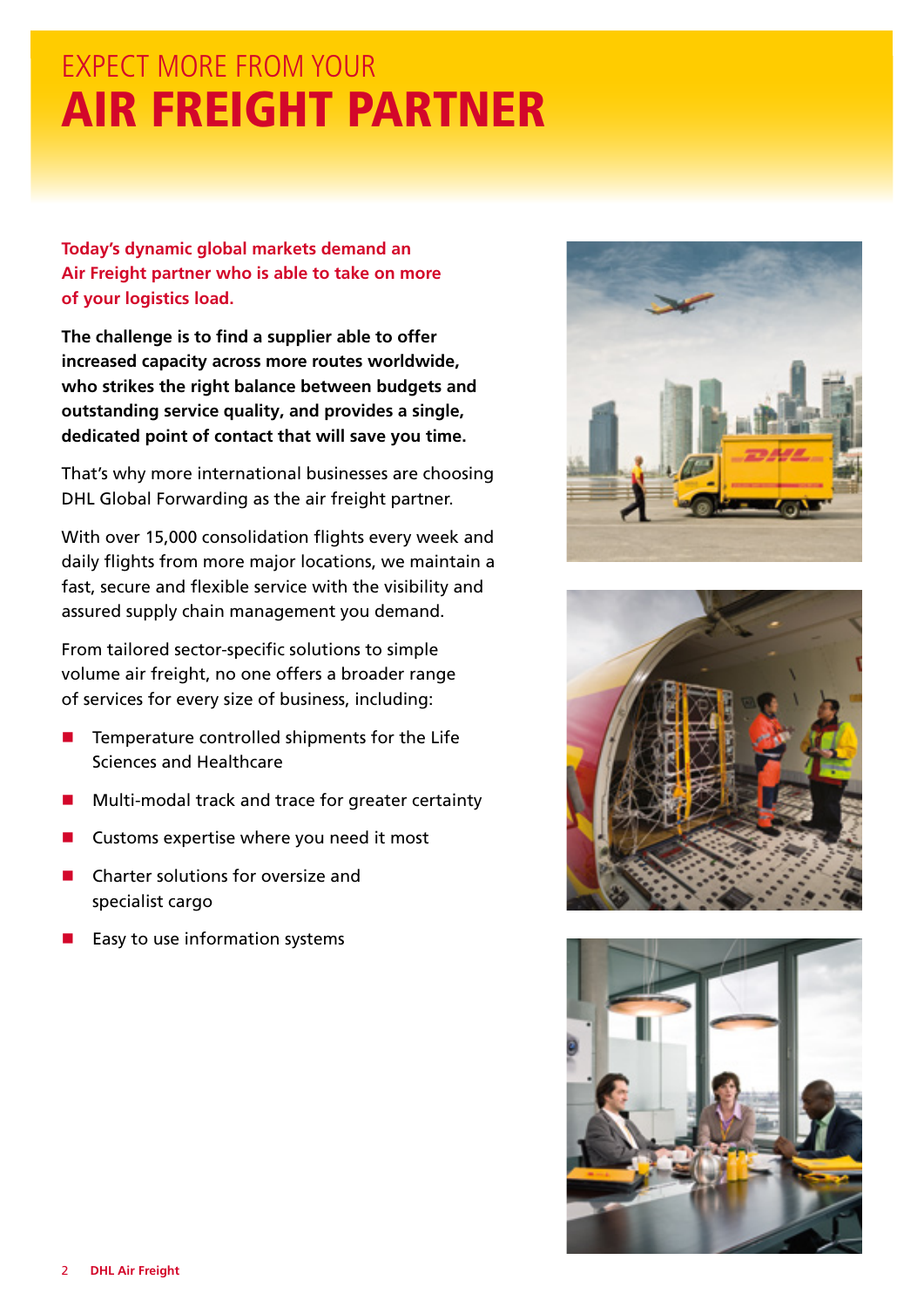## MORE AIR FREIGHT SERVICES THAN ANY OTHER CARRIER…

**As well as access to the greatest global network, DHL Air Freight provides a range of valuable additional services. Whatever your ambitions or plans, we have the scope to support them:**

- We work with you to understand all your requirements and provide a dedicated service contract.
- We consolidate Air Freight from various countries at regional hubs with guaranteed uplifts.
- **n** We can blend Air, Ocean and Road Freight to provide a seamless modal mix built around your schedules and cost requirements.
- $\blacksquare$  Our Door-to-More product is an easy-to-use direct distribution service with all-in-one booking and the online application gives you end-to-end visibility of each item.
- $\blacksquare$  We lead the industry in investing in security screening.
- Through our DHL SameDay product category we offer a choice of mission-critical air and road services
- $\blacksquare$  By building our own ULDs on major routes, we prevent individual consignments from being split. This ensures faster direct recovery times, reduces the risk of damage or theft, and optimizes unit charges by combining dense and lightweight cargo
- **n** Around the world, we invest in our own teams of dedicated, DHL airport-based staff to ensure that Air Freight always delivers high levels of safety and security. So when our customers trust their Air Freight to us, it will be managed by us, not by airport ground handlers or airline staff.

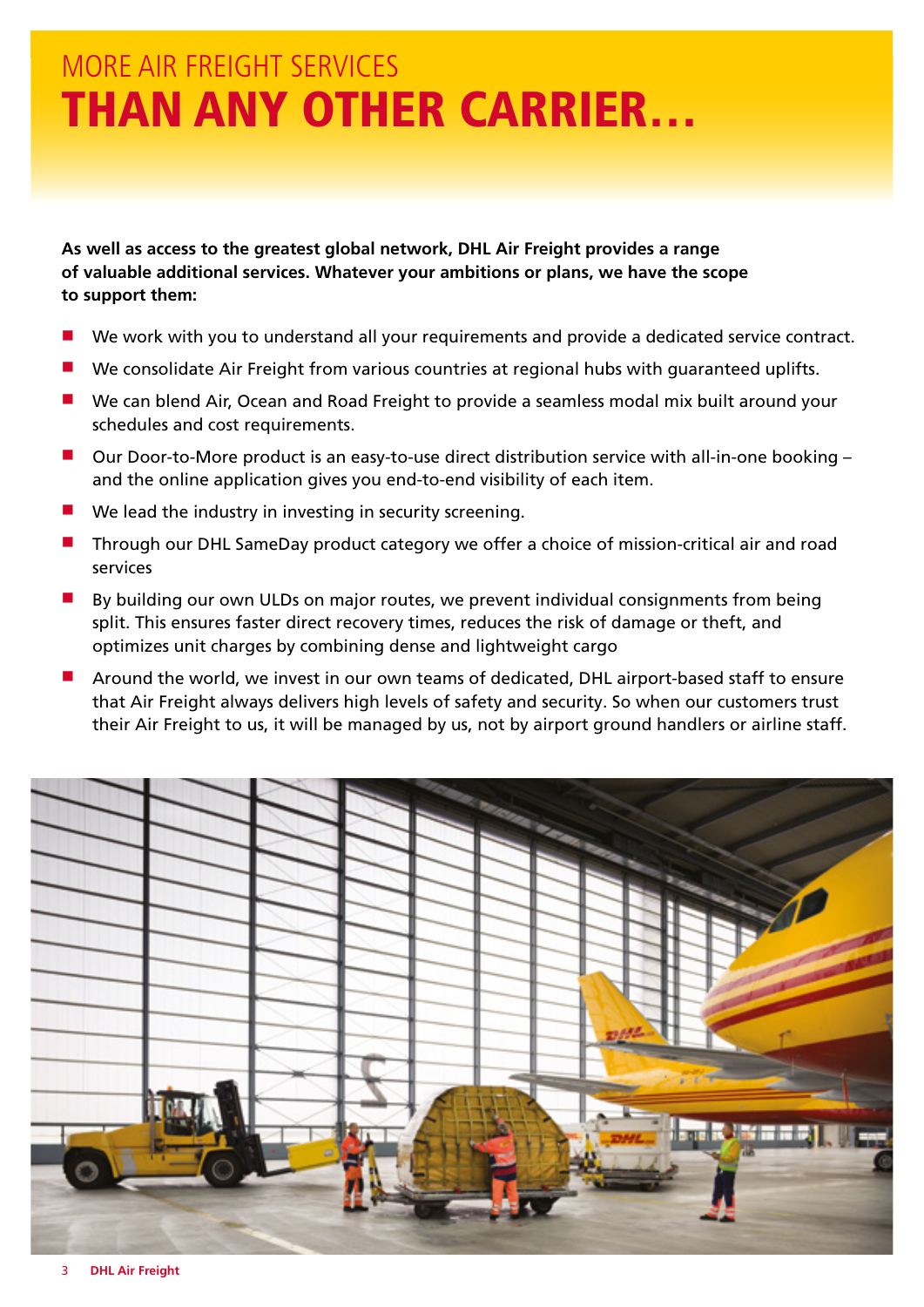# DHL AIR FREIGHT

**Air Freight is a category of products that predominantly use an air mode and offer a choice of delivery speeds. Whether your goods need; priority, speed or special handling, we have a service that suits your requirements.**

## **DHL Air Priority Typical transit time 1-2 days**

DHL Air Priority provides the fastest possible door-to-door freight forwarding transit time from time of pick-up, using the first scheduled carrier flight out. Best serving time sensitive freight, DHL Air Priority provides expedited shipment clearance and handling at origin and destination.

## **DHL Air Connect Typical transit time 3-5 days**

DHL Air Connect is the fast and flexible competitive choice for moving a wide range of freight shipments, from anywhere to anywhere. Depending on the lane DHL Air Connect offers a typical transit time of three to five days.

## **DHL Air Economy Typical transit time 5-7 days**

Using the most economical routing and carrier selection, DHL Air Economy is a cost effective product with no loss of customer service. For less time sensitive freight where reliability still counts, this is an economical choice.

## **DHL Air Charter**

Provides flexible capacity and routing options for your special lift requirements. From new product launches and line down situations to handling oversize, heavyweight or other special cargo, we have qualified charter experts in key centers of trade.

## **DHL Air Thermonet**

DHL Air Thermonet is the global standard for temperature-controlled life sciences Air Freight shipments, delivering regulatory compliance with higher visibility to the customers' product movement through the supply chain.

It's supported by a global Good Distribution Practice (GDP) compliant network of certified life sciences stations, regulatory compliant customer procedures, 24/7/365 proactive shipment monitoring and intervention. DHL Air Thermonet is managed through the dedicated IT system, LifeTrack.

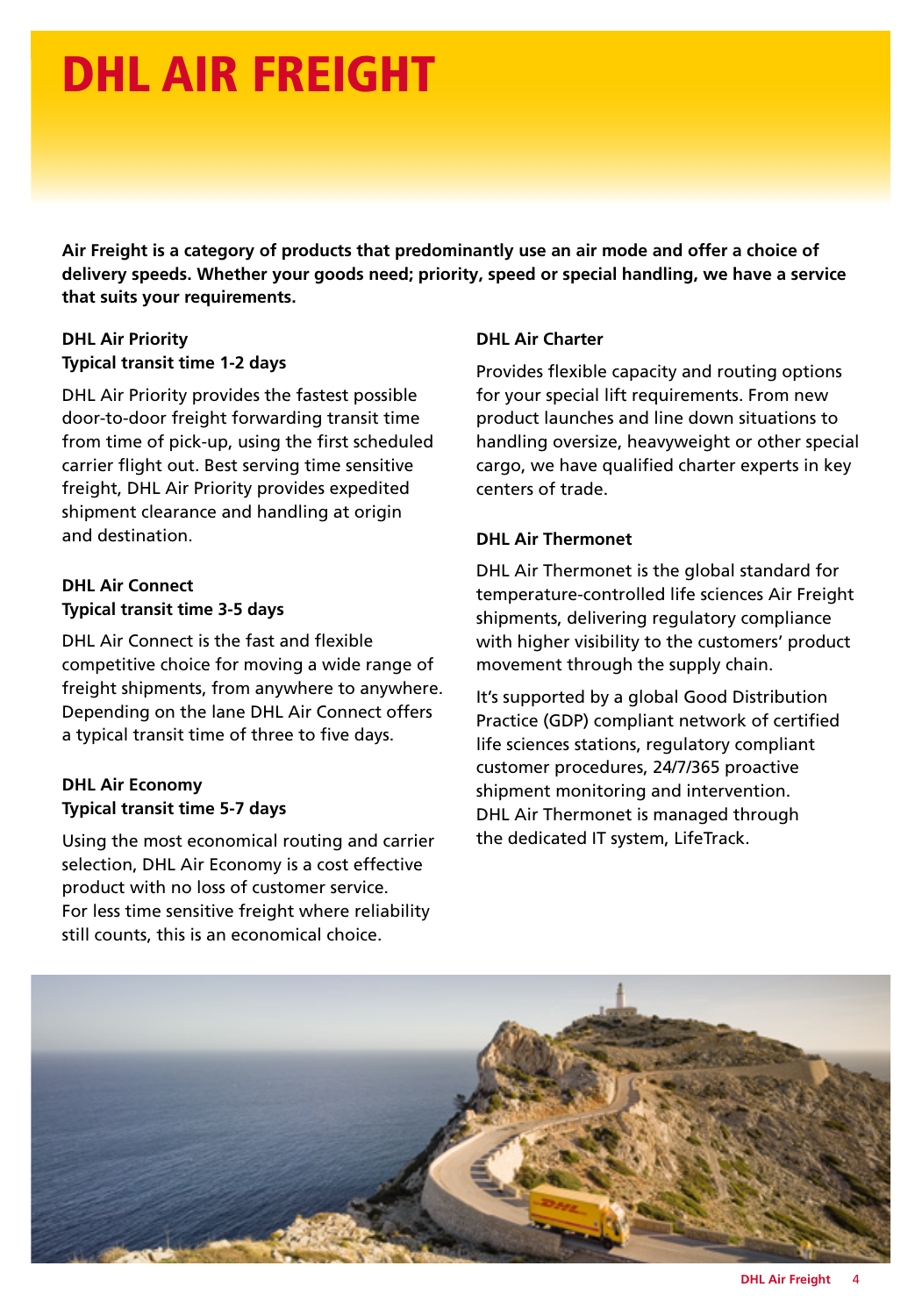# DHL AIR FREIGHT

**With efficiency and flexibility at their core, DHL's Air Freight capabilities can be customized to deliver you greater competitive advantage. Choose from our broad range of solution capabilities that can combine air, ocean and road transportation, provide premium management of your temperature-sensitive goods or offer an all-inclusive, door-to-door air freight price.**

## **DHL Airfreight Plus**

DHL Airfreight Plus makes Air Freight transport easy, offering a range of day definite transit times for door-to-door, Intra-European or Intra-Asia freight shipments, in a simple all-inclusive rate. Built upon DHL's feeder and carrier network, shipments benefit from daily departures, fixed schedules and local DHL expertise.

### **DHL Door-to-More**

Combines DHL's leading intercontinental transportation capabilities with our comprehensive ground distribution network. DHL Door-to-More provides end-to-end transparency and helps shorten your delivery time to market – cutting supply chain costs.

Note: DHL Door-to-More can also use Ocean mode.

times over conventional Less-Than-Container-Load (LCL) movement at a considerably lower cost than pure Air Freight.

Combines the speed of Air Freight with the economy of Ocean Freight. This solution offers the ideal balance for improved transit

## **DHL LifeConEx**

**DHL SeAir**

DHL LifeConEx is the premium management solution for temperature sensitive goods in the pre-launch, launch and distribution stages. Provides post shipment diagnostics, FMEA and auditing plus cold chain optimization and data analysis services on all modes of transportation via DHL and non-DHL network.



### $\sim$ Noro C<sub>ri</sub>orio de  $\mathbf{F}$ **Air & Ocean The DHL Door-to-More Advantage**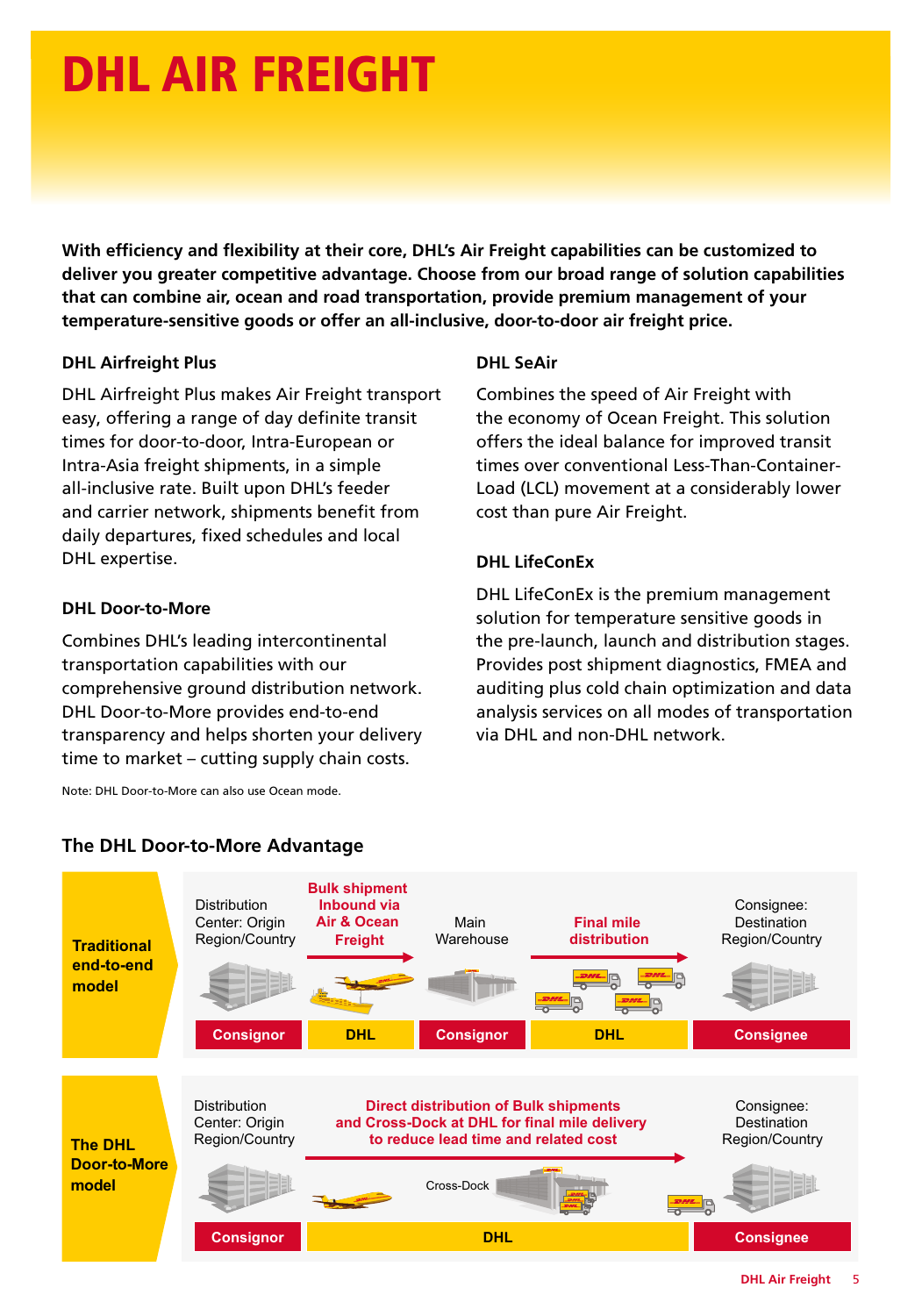

## **Why should I use a freight forwarder like DHL Global Forwarding?**

There are many components in the supply chain. We eliminate all the pain and effort associated with dealing with carriers, customs, compliance, paperwork, etc. ensuring quality through control of the supply chain. We can offer you added value services as standard including insurance, transport to/from airports and security services.

## **If my cargo is lost or damaged will DHL Global Forwarding refund me?**

Freight Forwarders and Carriers have limited liability under international conventions for the loss or damage of goods. In the case of an incident, your compensation is normally calculated against a 'standard' liability clause. For this reason, we offer DHL Cargo Insurance to cover the gap between standard liability and the full value of your goods. Your local sales representative can provide full details and cover.

## **Are there any restrictions on what I can ship?**

The size and weight of your shipment might restrict how quickly we are able to move it through the air, and some goods are regulated by international law. However, we will work with you to meet your requirements.

## **What will I see on the invoice?**

We can offer all-in pricing to make your invoices clearer. We want to ensure there are no surprises so you can accurately predict what you will pay.

## **What if I can't afford Air Freight?**

A combination of **Air, Ocean and Road Freight** to maximize efficiency, with the emphasis on the **Air** component to ensure speed to market. By combining our products we can offer a seamless mix of transport modes to match delivery schedule and cost requirements.

## **What happens if my shipment is delayed?**

We are committed to lead times and take steps to overcome delays through block space agreements or by alternative routing where possible. However, when a delay is unavoidable, we will work proactively with you to agree a suitable delivery time.

## **How do I find out where my shipment is?**

DHL Interactive (DHLi) enables you to book, track and report on your shipments anytime, anywhere, giving you a consolidated view of your goods.

## **Why do I have to pay fuel surcharges?**

Fuel prices can alter due to factors such as the time of year or International events. In order to minimize this impact, we quote as low a rate as possible and add the minimum amount of surcharge possible to cover the actual increased fuel costs.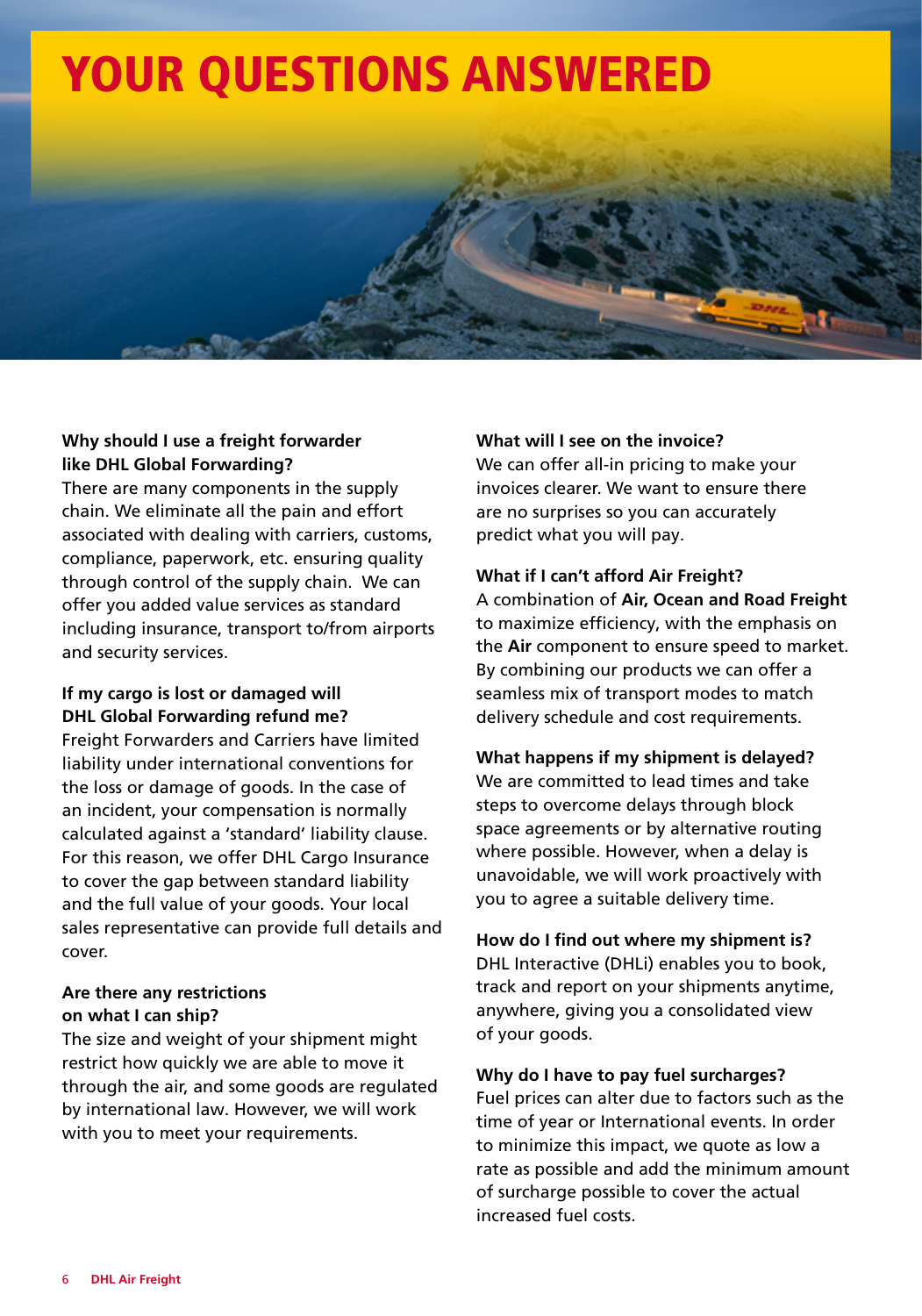## WHY YOU SHOULD CHOOSE DHL AIR FREIGHT

Our DHL Air Freight product offering goes far beyond basic transportation, from sector-specific solutions to end-to-end integration, so that we can best support our customers in the optimization of their supply chain.



EXCEPTIONAL GLOBAL REACH

**DHL Air Freight runs from every major market around the globe with over 15,000 consolidation flights per week – more than any other operator.**

- $\blacksquare$  With over 850 offices, we are always where our customers need us.
- $\blacksquare$  Because of our reach and range of service, our customers need only deal with one company, so we can offer greater control over the customer's supply chain than anyone else.
- **n** As part of Deutsche Post DHL we offer sound financial backing and stability. Our customers know we're going to be here today and tomorrow.



## DEEP SECTOR **EXPERTISE**

**Our in depth sector expertise means we can add real value to our customers' business.**

- $\blacksquare$  Sector specific expertise includes Automotive, Chemicals, Energy, Retail, Technology, Consumer, Engineering and Manufacturing, Life Sciences and Healthcare.
- $\blacksquare$  Our investments in security and compliance are second to none, with highly experienced experts in customs and regulation to ensure freight moves quickly and securely.



## LEADING PORTFOLIO OF PRODUCTS AND SOLUTIONS

**In addition to our comprehensive range of services including blended air-ocean, road haulage, cargo insurance, security services and screening solutions, we also offer:**

- $\blacksquare$  Online information, customs brokerage and bonded warehousing – no other company has a broader range.
- $\blacksquare$  We can ship products as a consolidated cargo and then break them down and distribute them using our DHL Door-to-More product in our controlled environment.
- $\blacksquare$  Charter solutions for oversize, heavyweight cargo, dangerous goods, perishables and valuables.